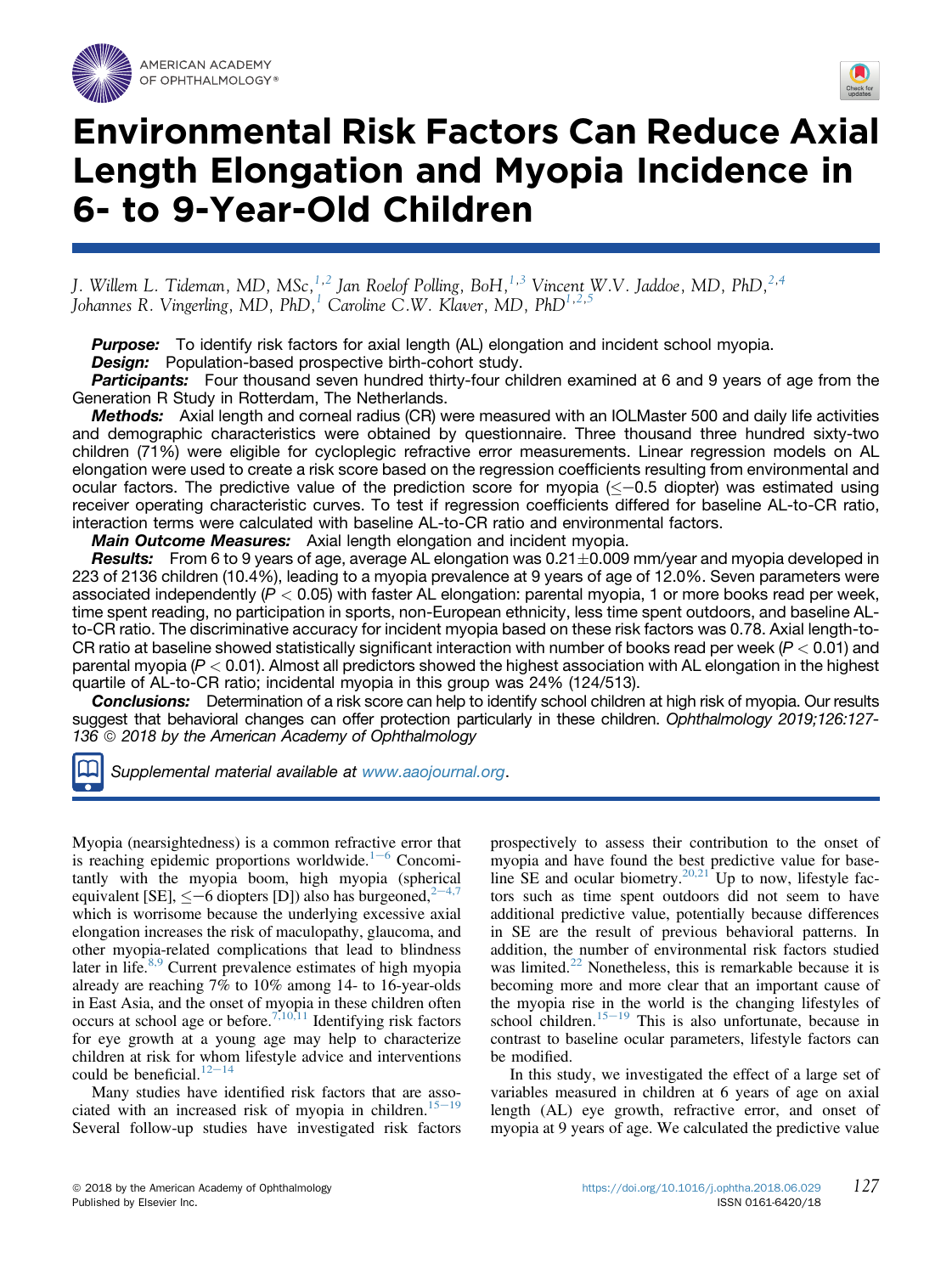<span id="page-1-0"></span>

Figure 1. Flowchart showing distribution of study population.

of ocular and nonocular factors and evaluated the risk of incident myopia for various risk profiles.

## Methods

This study was embedded in the Generation R Study, a populationbased prospective cohort study of pregnant women and their children in Rotterdam, The Netherlands. The complete methodol-<br>ogy has been described elsewhere.<sup>[23,24](#page-8-0)</sup> Briefly, 9778 pregnant women were included in the study, and children were born between April 2002 and January 2006. The children were invited at 6 and 9 years of age for examination at the research center. Of the initial cohort, 6690 children (68.4%) participated in the physical examination at 6 years of age and 5862 children (60.0%) participated at 9 years of age. The study protocol was approved by the Medical Ethical Committee of the Erasmus Medical Centre, Rotterdam (MEC 217.595/2002/20), and written informed consent was obtained from all participants. Research was conducted according to the tenets of the Declaration of Helsinki.

Ocular biometry at 6 and 9 years of age was measured by Zeiss IOLMaster 500 (Carl Zeiss Meditec, Jena, Germany). For AL, 5 measurements per eye were averaged to a mean AL. Three measurements of corneal curvature (K1 and K2) were obtained from the right and left eyes and were averaged to a mean corneal radius (CR) of curvature. The AL-to-CR ratio, a measurement highly related to SE, was calculated by dividing the AL (in millimeters) by the CR (in millimeters).<sup>[25](#page-8-0)</sup> Axial elongation was calculated in millimeters per year:  $(AL 9 years - AL 6 years)$  / (age at 9 years  $-$  age at 6 years). At 9 years, 1.5 years after the start of this follow-up round, the institutional review board approved the installation of cycloplegic eye drops, and automated cycloplegic refractive error was introduced (Topcon auto refractor KR8900; Topcon, Tokyo, Japan). Two drops (3 in patients with dark irises) of cyclopentolate 1% with a 5-minute interval were administered at least 30 minutes before refractive error measurement. Pupil diameter was 6 mm or more at the time of the measurement. Spherical equivalent was calculated as the sum of the full spherical value and half of the cylindrical value in accordance with standard practice. Myopia was defined as SE of  $-0.5$  D or less.

At 6 years of age, the method of automated cycloplegic refractive error was performed in children with a visual acuity of

more than 0.1 logarithm of the minimum angle of resolution with logarithm of the minimum angle of resolution-based LEA charts at a 3-m distance by means of the Early Treatment Diabetic Retinopathy Study method<sup>[26](#page-8-0)</sup> in at least 1 eye or in children with an ophthalmologic history to identify children with myopia. Children with visual acuity of 0.1 logarithm of the minimum angle of resolution or less or no glasses or ophthalmic history were classified as nonmyopic at  $6$  years of age.<sup>[27,28](#page-8-0)</sup> Incident myopia was the proportion of all new cases of myopia in children who underwent cycloplegic refractive error at 9 years of age and underwent AL measurement at both ages.

#### Predictor Variables

Each mother completed a questionnaire when her child was 6 years of age regarding the daily life activities of her child. Time spent playing outdoors was obtained using questions such as "How much time does your child spend outdoors?" separately for the morning, afternoon, and evening for both weekdays and weekend days. Answers were multiple choice: never,  $0-0.5$  hour,  $0.5-1$  hour,  $1-2$  hours,  $2-3$  hours, and  $3-4$  hours. Total time spent in a week was summed and divided by 7 to make an average number of hours per day. Computer and television use was processed likewise as time spent outdoors. Maternal education was defined according to Statistics Netherlands and categorized in primary and secondary or higher education. Income was obtained using the questionnaire and was clustered in low income (lowest tertile,  $\langle \epsilon \rangle$ 2400/month) and higher income. As a proxy for ethnicity, the parents' country of birth was obtained and grouped into European and non-European. At 6 years of age, reading habits were not assessed; at 9 years of age, questions about number of books read per week  $\left($  < 1 or  $>$  1 per week), time spent reading (>5 hours/week), interval duration of reading ( $>$ 30 minutes), reading distance ( $<$ 30 cm or  $>$ 30 cm), and parental myopia were determined. Child height and weight were measured at 6 years of age without shoes and heavy clothing, body mass index (kg/m<sup>2</sup>) of children was calculated. 25-Hydroxy vitamin D was measured using the gold standard liquid chromatography-tandem mass spectrometry method. Birth parameters and gestational age were obtained using medical records and hospital registries. Standard deviation score (SDS) for weight for gestational age were calculated according to Northern European Growth Standards.<sup>2</sup>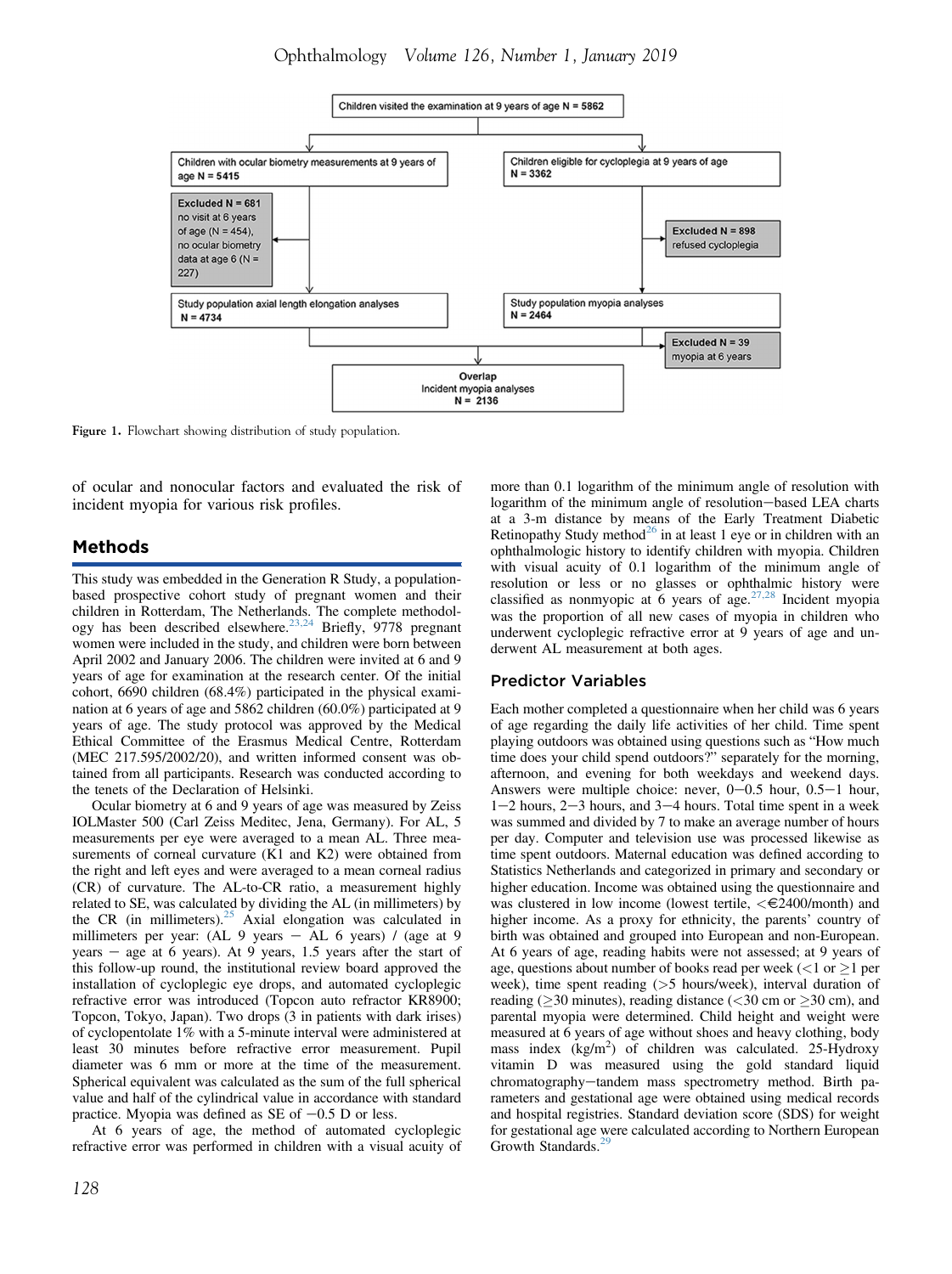<span id="page-2-0"></span>

| Characteristics                          | All Children with Refractive Error<br>Data ( $n = 2464$ ) | Myopia at 9 Years of Age<br>$(n = 287)$ | Odds Ratio<br>(95% Confidence Interval)<br>of School Myopia | P Value* |
|------------------------------------------|-----------------------------------------------------------|-----------------------------------------|-------------------------------------------------------------|----------|
| Age (yrs)                                | 6.00(0.32)                                                | 6.02(0.37)                              | $1.45(0.99 - 2.11)$                                         | 0.05     |
| Female gender, no. (%)                   | 50 (1236)                                                 | 53 (152)                                | $1.14(0.89 - 1.45)$                                         | 0.31     |
| BMI $(kg/m^2)$                           | 16.2(2.0)                                                 | 16.3(2.1)                               | $1.05(0.98 - 1.12)$                                         | 0.18     |
| Low family income, no. (%)               | 31 (762)                                                  | 45 (129)                                | $2.00(1.47 - 2.72)$                                         | < 0.001  |
| Low education mother, no. (%)            | 45 (1106)                                                 | 56 (159)                                | $1.62(1.23 - 2.13)$                                         | 0.001    |
| Vitamin D (nmol/l)                       | 68 (29)                                                   | 60 (28)                                 | $0.99(0.98 - 0.99)$                                         | < 0.001  |
| Myopic parents $(0-2)$ , no. $(\%)$      |                                                           |                                         |                                                             |          |
| $\cup$                                   | 41 (1017)                                                 | 31 (88)                                 | Reference                                                   |          |
|                                          | 38 (938)                                                  | 40(115)                                 | $1.51(0.98 - 2.32)$                                         | 0.06     |
|                                          | 21 (509)                                                  | 29 (84)                                 | $2.18(1.38 - 3.44)$                                         | 0.002    |
| Gestational age (wks)                    | 39.8(2)                                                   | 39.6(2)                                 | $0.94(0.89 - 1.00)$                                         | 0.06     |
| Birth weight (kg)                        | 3.4(0.6)                                                  | 3.4(0.6)                                | $0.83(0.67-1.03)$                                           | 0.09     |
| Weight for gestational age (SD)          | $-0.06(1.0)$                                              | $-0.09(1.0)$                            | $0.95(0.84 - 1.08)$                                         | 0.46     |
| Activities daily life                    |                                                           |                                         |                                                             |          |
| Time spent outdoors (hrs/d)              | 1.6(1.1)                                                  | 1.3(0.95)                               | $0.78(0.64 - 0.95)$                                         | 0.02     |
| Watching television (hrs/d)              | 1.4(1.0)                                                  | 1.6(1.1)                                | $1.16(1.02 - 1.31)$                                         | 0.02     |
| Computer use (hrs/d)                     | 0.3(0.4)                                                  | 0.4(0.5)                                | $1.29(0.95 - 1.74)$                                         | 0.10     |
| No participating in sports, no. (%)      | 57 (1394)                                                 | 64 (183)                                | $1.40(1.05-1.88)$                                           | 0.03     |
| Books read $(>1$ /wk)                    | 43 (1066)                                                 | 50 (144)                                | $1.38(1.00-1.90)$                                           | 0.05     |
| Time spent reading $($ >5 hrs/wk)        | 37 (923)                                                  | 40(115)                                 | $1.13(0.80 - 1.59)$                                         | 0.48     |
| Continuous near work $($ >30 minutes $)$ | 16 (382)                                                  | 21 (61)                                 | $1.54(1.03 - 2.31)$                                         | 0.04     |
| Reading distance $(<30$ cm)              | 47 (1175)                                                 | 56 (160)                                | $1.44(1.12 - 1.68)$                                         | 0.01     |
| Ocular biometry at 6 yrs of age          |                                                           |                                         |                                                             |          |
| Axial length (mm)                        | 22.3(0.72)                                                | 22.7 (0.78)                             | $2.18(1.81 - 2.64)$                                         | < 0.001  |
| AL-to-CR ratio (per 0.01 increase)       | 2.87(0.07)                                                | 2.94(0.08)                              | $1.21(1.18 - 1.24)$                                         | < 0.001  |
| Ethnicity, no. (%)                       |                                                           |                                         |                                                             |          |
| Non-European                             | 30 (749)                                                  | 53 (151)                                | $2.95(2.30-3.80)$                                           | < 0.001  |

Table 1. Demographic Characteristics of the Study Population and the Risk of Myopia at 9 Years of Age

 $AL =$  axial length;  $BMI =$  body mass index;  $CR =$  corneal radius;  $SD =$  standard deviation.

Values are means (SD) unless otherwise indicated. All numbers and odds ratios refer to the imputed dataset in children with cycloplegic refractive error available ( $n = 2464$ ). All variables were measured at 6 years of age except number of books read, time spent reading, continues near work, and reading distance.

\*Unadjusted logistic regression models.

# Statistical Methods

Univariate associations between candidate predictors and myopia were tested using logistic regression. Univariate and multivariate associations between candidate predictors and axial elongation were tested using linear regression models. A relatively high proportion of the environmental determinants had missing values. Parental myopia (39%), reading habits (32%), and 25-hydroxy vitamin D levels (36%) had the highest rate of missing values. Time spent outdoors was missing for 24% of the cohort. Other predictors had less than 20% missing values. To avoid any bias because of missing candidate predictors, fully conditional specification, an iterative of the Markov chain Monte Carlo approach, was used for imputation. Multivariate linear regression was performed with backward selection to select combinations of predictor variables. All variables with a P value of less than 0.05 in univariate analysis were tested in a multivariate analysis. All variables with a P value of less than 0.05 in the multivariate analysis were added to the prediction model. The AL-to-CR ratio and time spent outdoors were categorized in the prediction model. We tested interaction effect with the AL-to-CR ratio at baseline by adding multiplicative interaction terms with the environmental risk factors. The AL-to-CR ratio was divided into 4 quartiles to compare regression coefficients between groups with increasing myopic SE. To identify the predictive value of the risk factors, independent of the ocular measurements at baseline, we used the quartile-specific  $\beta$ s of the

significant associated factors in the complete sample to calculate a prediction score in the 2 highest quartiles.

A prediction score was created by multiplying regression coefficients by 100. Calibration of the model was evaluated with the Hosmer-Lemeshow chi-square statistic, and the final model's ability to discriminate between myopic and nonmyopic children was assessed by using the area under the receiver operating characteristic curve (AUC). Analyses were performed with SPSS software version 21.0 (IBM Corp., Armonk, NY).

# Results

# General Characteristics

A total of 4734 children, 50.7% girls, underwent ocular biometry measurements at both  $6.0 \pm 0.5$  years of age and  $9.8 \pm 0.3$  years of age ([Fig 1](#page-1-0)). Despite a difference in eye size, the increase in AL was not different between boys and girls ( $P = 0.95$ ) and averaged 0.21 mm/year (SD, 0.09 mm/year). Children with myopia at the last visit demonstrated significantly greater axial elongation compared with nonmyopic participants (0.34 mm/year vs. 0.19 mm/year;  $P < 0.001$ ).

Cycloplegic measurements of refractive error were introduced 1.5 years after the start of the examinations at 9 years of age. After that time point, 2464 of 3362 children (73%) had reliable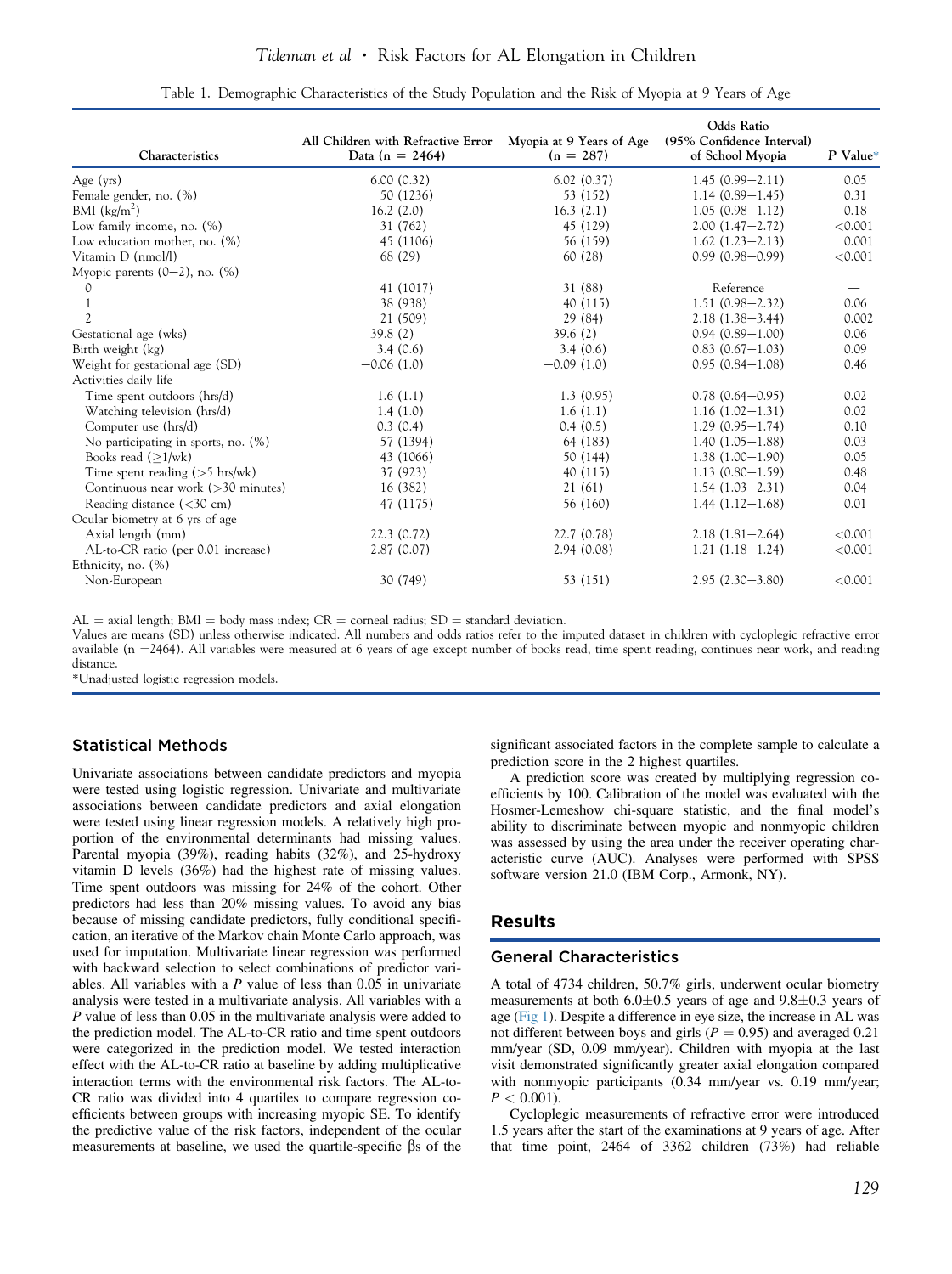| Table 2. Univariate and Multivariate Regression Analysis of the Coefficients (Standard Deviations) between Axial Elongation between 6 |  |
|---------------------------------------------------------------------------------------------------------------------------------------|--|
| and 9 Years of Age and Potential Predictors                                                                                           |  |

|                                                     | Model 1                         | Model 2 |                                 |         |
|-----------------------------------------------------|---------------------------------|---------|---------------------------------|---------|
|                                                     | Association of Axial Elongation |         | Association of Axial Elongation |         |
| Characteristics at 6 Years of Age                   | $(mm/\gamma ear)$               | P Value | $(mm/\gamma ear)$               | P Value |
| Age $(yrs)$                                         | $-0.010(0.003)$                 | 50.001  | $-0.021(0.003)$                 | 50.001  |
| Female gender                                       | 0.000(0.002)                    | 0.95    | 0.002(0.002)                    | 0.35    |
| BMI $(kg/m2)$                                       | 0.001(0.001)                    | 0.88    |                                 |         |
| Low family income                                   | 0.008(0.003)                    | 0.006   | 0.001(0.004)                    | 0.82    |
| Mother with low education                           | 0.001(0.003)                    | 0.71    |                                 |         |
| Vitamin D (/20 nmol/l)                              | $-0.002(0.001)$                 | 0.006   | 0.000(0.000)                    | 0.77    |
| Myopic parents $(0-2)$                              |                                 |         |                                 |         |
| 0                                                   | Reference                       |         | Reference                       |         |
|                                                     | 0.014(0.003)                    | 0.001   | 0.11(0.003)                     | 0.002   |
| $\mathcal{L}$                                       | 0.026(0.005)                    | 50.001  | 0.19(0.004)                     | 50.001  |
| Gestational age (wks)                               | $-0.001(0.001)$                 | 0.17    |                                 |         |
| Birthweight (g)                                     | 0.000(0.000)                    | 0.52    |                                 |         |
| Size for gestation (SDS)                            | 0.000(0.001)                    | 0.98    |                                 |         |
| Environmental risk factors                          |                                 |         |                                 |         |
| Time spent outdoors (hrs/d)                         | $-0.005(0.001)$                 | 0.004   | $-0.003(0.001)$                 | 0.007   |
| Watching television (hrs/d)                         | 0.002(0.001)                    | 0.10    |                                 |         |
| Computer use (hrs/d)                                | 0.007(0.003)                    | 0.03    | 0.002(0.003)                    | 0.46    |
| No sports participation                             | 0.010(0.003)                    | 50.001  | 0.008(0.002)                    | 0.001   |
| Books read per week $(>1)$                          | 0.021(0.003)                    | 50.001  | 0.013(0.003)                    | 50.001  |
| Time reading at 9 yrs of age $($ >5 hrs)            | 0.017(0.003)                    | 50.001  | 0.012(0.003)                    | 0.001   |
| Continuous reading at 9 yrs of age $($ >30 minutes) | 0.008(0.005)                    | 0.12    |                                 |         |
| Reading distance at 9 yrs of age $(<30 \text{ cm})$ | 0.007(0.003)                    | 0.08    |                                 |         |
| Ocular biometry at 6 yrs of age                     |                                 |         |                                 |         |
| $AL$ (mm)                                           | 0.024(0.002)                    | 50.001  |                                 |         |
| AL/CR ratio (mm/mm)                                 | 0.332(0.016)                    | 50.001  | 0.32(0.016)                     | 50.001  |
| Ethnicity (%)                                       |                                 |         |                                 |         |
| Non-European                                        | 0.015(0.003)                    | 50.001  | 0.010(0.03)                     | 0.001   |

 $AL =$  axial length; BMI  $=$  body mass index;  $CR =$  corneal radius; SDS  $=$  standard deviation score;  $- =$  not significant in model 1. Boldface indicates statistically significant  $P < 0.05$ .

Model 1 is adjusted only for age and gender; model 2 is also adjusted for significant variables from model 1.

measurements of SE at 9 years of age [\(Fig 1\)](#page-1-0); they did not differ significantly in AL-to-CR ratio from children who declined cycloplegia (2.970 vs. 2.966;  $P = 0.32$ ). Spherical equivalent at 9 years of age was  $+0.73$  D (SD, 1.29 D) on average. Myopic children at 9 years of age were more often from low socioeconomic families, of non-European descent, more often had parents who were myopic, spent less time outdoors, read more books, and had higher ALs and AL-to-CR ratios at 6 years [\(Table 1](#page-2-0)).

Children with at least 1 predictor variable missing  $(n = 3192)$ were less likely to be of European descent (67% vs. 81%), to have a mother with high education (56% vs. 66%), and to come from high-income families (69% vs. 78%). To prevent results based on selection bias, we imputed data to the total cohort of 4734 children. No large differences in regression coefficients were found between the results for AL elongation in the imputed and nonimputed dataset ([Table S1](#page-8-0), available at [www.aaojournal.org\)](http://www.aaojournal.org).

#### Risk Factors for Axial Eye Growth

In the univariate analysis, greater axial elongation was associated with a younger age of the participant, low family income, non-European descent, lower 25-hydroxy vitamin D levels, 1 or 2 myopic parents, less time spent outdoors and sports participation, more computer use and time spent reading, and increased AL or AL-to-CR ratio at 6 years of age. In the multivariate analyses, the

predictors 1 or 2 myopic parents, less time spent outdoors, no participation in sports, more books read per week, more time spent reading, an increased AL-to-CR ratio at baseline, and ethnicity remained associated significantly with increased axial elongation (Table 2). Axial length at baseline was not taken into account in the multivariate model because this measure was correlated highly with the AL-to-CR ratio. The regression coefficients of the predictors were not significantly different in a model with and without AL-to-CR ratio in the model ([Table S2,](#page-8-0) available at [www.aaojournal.org\)](http://www.aaojournal.org).

#### Prediction of Myopia

A total of 2175 children had complete ocular biometry data at 9 years of age and cycloplegic refractive error. At baseline, 39 children (1.8%) were diagnosed with myopia at 6 years of age and were excluded from further risk analyses. Myopia incidence was 223 of 2136 children (10.4%) between the 2 visits. The total of 2136 children were included in the prediction analyses. A prediction score for each child was calculated by the sum of the  $\beta$ s of the multivariate association multiplied by 100 ([Table 3\)](#page-4-0). The score ranged from 0 to 19.4, with a mean of 5.5 (SD, 3.0). Total prediction score was associated with axial elongation  $(\beta, 0.010;$ SD, 0.0004;  $P < 0.001$ ). Each 1-point increase in the score had an odds ratio of  $1.43$  (95% confidence interval,  $1.35-1.52$ ) of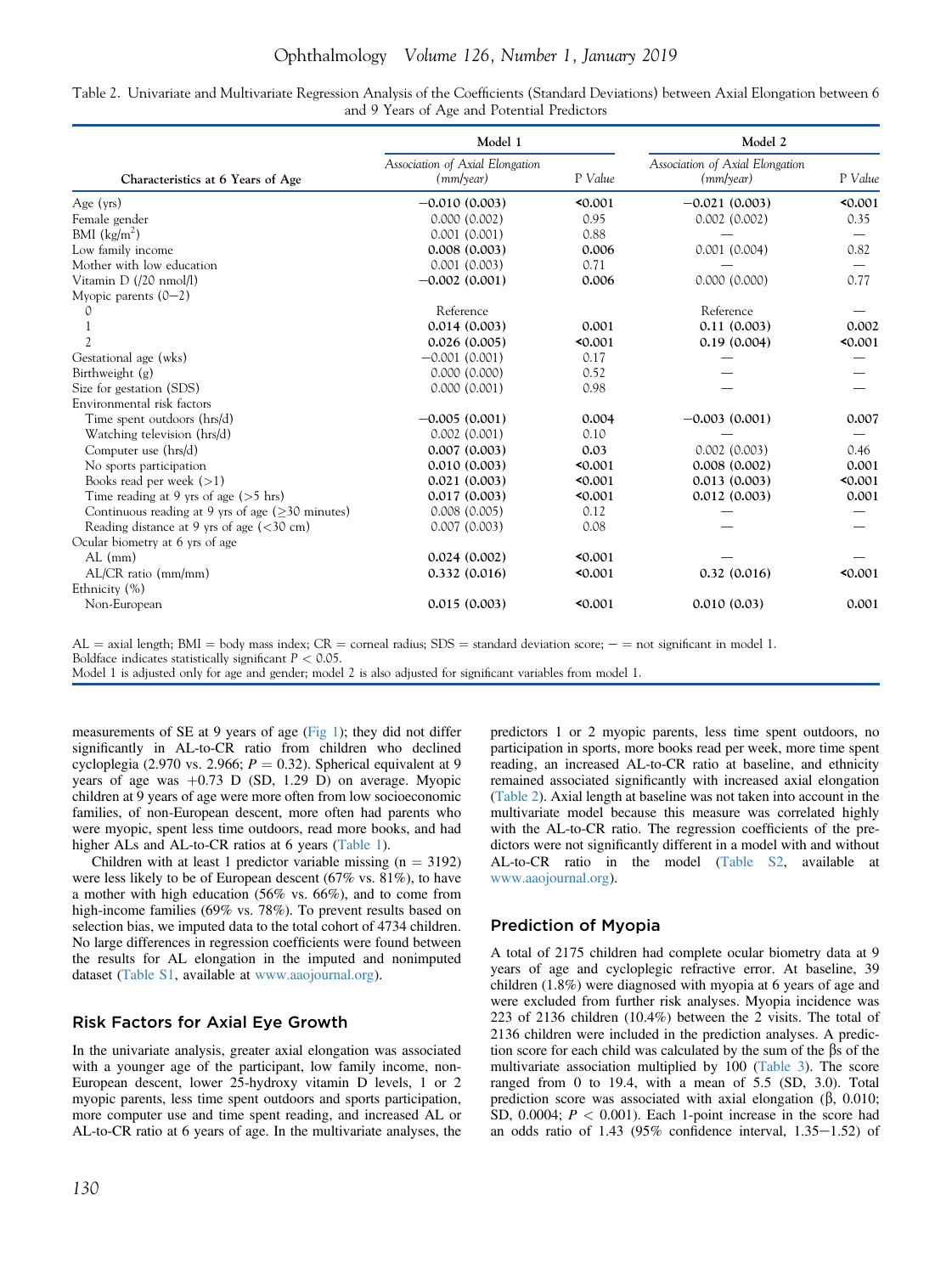|  |  |  |  |  |  |  |  |  | Table 3. Multivariate Prediction Model for Axial Elongation |
|--|--|--|--|--|--|--|--|--|-------------------------------------------------------------|
|--|--|--|--|--|--|--|--|--|-------------------------------------------------------------|

<span id="page-4-0"></span>

| <b>Predictor Variables</b>                                   | Complete Model, $\beta$ (95% Confidence Interval) | Assigned Points for Prediction Score |  |
|--------------------------------------------------------------|---------------------------------------------------|--------------------------------------|--|
| Characteristics at 6 yrs of age                              |                                                   |                                      |  |
| Myopic parents $(0-2)$                                       |                                                   |                                      |  |
|                                                              | Reference                                         | 0                                    |  |
|                                                              | $0.012$ (0.005-0.019)                             | 1.2                                  |  |
| $\mathcal{D}$                                                | $0.019(0.010 - 0.028)$                            | 1.9                                  |  |
| Environmental factors                                        |                                                   |                                      |  |
| Time spent outdoors $\left(\frac{2}{2} \text{ hrs/d}\right)$ | $0.005(0.000 - 0.011)$                            | 0.5                                  |  |
| No sports participation                                      | $0.008$ $(0.003 - 0.013)$                         | 0.8                                  |  |
| No. of books read per wk                                     | $0.012$ (0.006-0.018)                             | 1.2                                  |  |
| Time spent reading at 9 yrs of age $($ >5 hrs)               | $0.012$ $(0.006 - 0.018)$                         | 1.2                                  |  |
| Ocular biometry at 6 yrs of age                              |                                                   |                                      |  |
| AL-to-CR ratio                                               |                                                   |                                      |  |
| < 2.80                                                       | Reference                                         | $\Omega$                             |  |
| $2.80 - 2.85$                                                | $0.008$ $(0.000 - 0.016)$                         | 0.8                                  |  |
| $2.85 - 2.90$                                                | $0.019(0.011 - 0.027)$                            | 1.9                                  |  |
| $2.90 - 2.95$                                                | $0.034(0.026 - 0.042)$                            | 3.4                                  |  |
| $2.95 - 3.00$                                                | $0.055(0.046 - 0.065)$                            | 5.6                                  |  |
| >3.00                                                        | $0.128(0.114 - 0.142)$                            | 12.8                                 |  |
| Ethnicity (%)                                                |                                                   |                                      |  |
| Non-European                                                 | $0.010(0.004 - 0.016)$                            | 1.0                                  |  |
| Total                                                        |                                                   | 19.4                                 |  |
| Hosmer-Lemeshow (P value)                                    |                                                   | 0.67                                 |  |
| Area under the receiver operating characteristic curve       |                                                   | 0.78                                 |  |

 $AL = axial length$ ;  $CR = corneal radius$ .

Model is adjusted for potential confounding effects of age and gender. Points calculated based on regression coefficients (regression coefficient multiplied by a factor of 100). Individual prediction score can be calculated by using the following equation: individual score =  $1.2 \times 1$  myopic parent (1 myopic parent = 1, 0 or 2 myopic parents  $= 0$ )  $+ 1.9 \times 2$  myopic parents (2 myopic parents  $= 1, 0$  or 1 myopic parent  $= 0$ )  $+ 0.5 \times$  time spent outdoors (<2 hrs/day  $= 1, \ge 2$ hrs/day =  $0$ ) + 0.8  $\times$  sport participation (no = 1, yes = 0) + 1.2  $\times$  no. of books read per wk  $(1 = \geq 1$ /wk,  $0 = \langle 1/wk \rangle + 1.2 \times$  time spent reading  $(1 = \geq 5$ hrs/wk,  $0 = 5$  hrs/wk) + 0 to 12.8  $\times$  AL-to-CR ratio category (1 = category, 0 = other category) + 1.0  $\times$  ethnicity (1 = non-European, 0 = European).

incident myopia. The AUC of the uncategorized prediction score was 0.78; without ocular biometry, this was 0.65 ([Fig 2](#page-5-0)). The model was well calibrated according to the Hosmer-Lemeshow P value of 0.67. [Table S3](#page-8-0) (available at [www.aaojournal.org](http://www.aaojournal.org)) reports sensitivity, specificity, positive predictive values, and negative predictive values at the different cutoff values. Of the 571 children with a predictor score of 3.5 or less, myopia developed in only 8 (1.4%) between 6 and 9 years of age. In contrast, myopia developed in 54% (27/50) of the children with a score of 11 or more at this age [\(Fig 3\)](#page-6-0). The prediction score (AUC, 0.79) in study participants with complete data (83 patients and 959 control participants) was comparable with the data set including imputed data (AUC, 0.78). The prediction of axial eye growth between 6 and 9 years of age for incident myopia was highest with an AUC of 0.85.

### Effects in Children with High Values of Axial Length-to-Corneal Radius Ratio at Baseline

To test if predictors were independent of the AL-to-CR ratio at baseline, we tested multiplicative interaction terms. The AL-to-CR ratio at baseline showed statistically significant interaction with parental myopia ( $P < 0.01$ ), number of books read per week ( $P <$ 0.01), reading distance ( $P = 0.04$ ), ethnicity ( $P < 0.01$ ), and the environmental risk score ( $P < 0.001$ ; [Fig 4\)](#page-6-0). The multivariate analyses were repeated in a stratified analysis of the 4 quartiles of baseline AL-to-CR ratio ([Table 4\)](#page-7-0). All predictors except for sports participation showed the highest association with AL elongation in the highest quartile of the AL-to-CR ratio; incidental myopia in this group was 24% (124/513).

#### **Discussion**

In this study, we identified ocular as well as environmental risk factors for axial eye growth. By combining these risk factors, we calculated a prediction score for myopia onset between 6 and 9 years of age and found a predictive value of 0.78. Axial length elongation had the highest predictive value for onset of myopia with an AUC of 0.85. Environmental factors were associated significantly with both increase in AL and incident myopia and had the greatest effect in children with the highest quartile of AL-to-CR ratio at baseline, suggesting that this group of children may benefit the most from behavioral and lifestyle interventions.

#### Previous Studies

The values for eye growth are lower in the current European study than those estimated in Singapore with children of comparable age. Average eye growth in Singapore was 0.30 mm/year, and likewise, myopia had a higher incidence.<sup>[30](#page-8-0)</sup> Algorithms to predict the development of myopia have been reported previously, predominantly in young children.<sup>[22,31](#page-8-0)</sup> These previous studies report that those with low values of refractive error, but still emmetropic values, showed the highest risk of incident myopia. Our predictive value of AL growth was comparable with their predictive value of baseline refractive error, as well as the predictive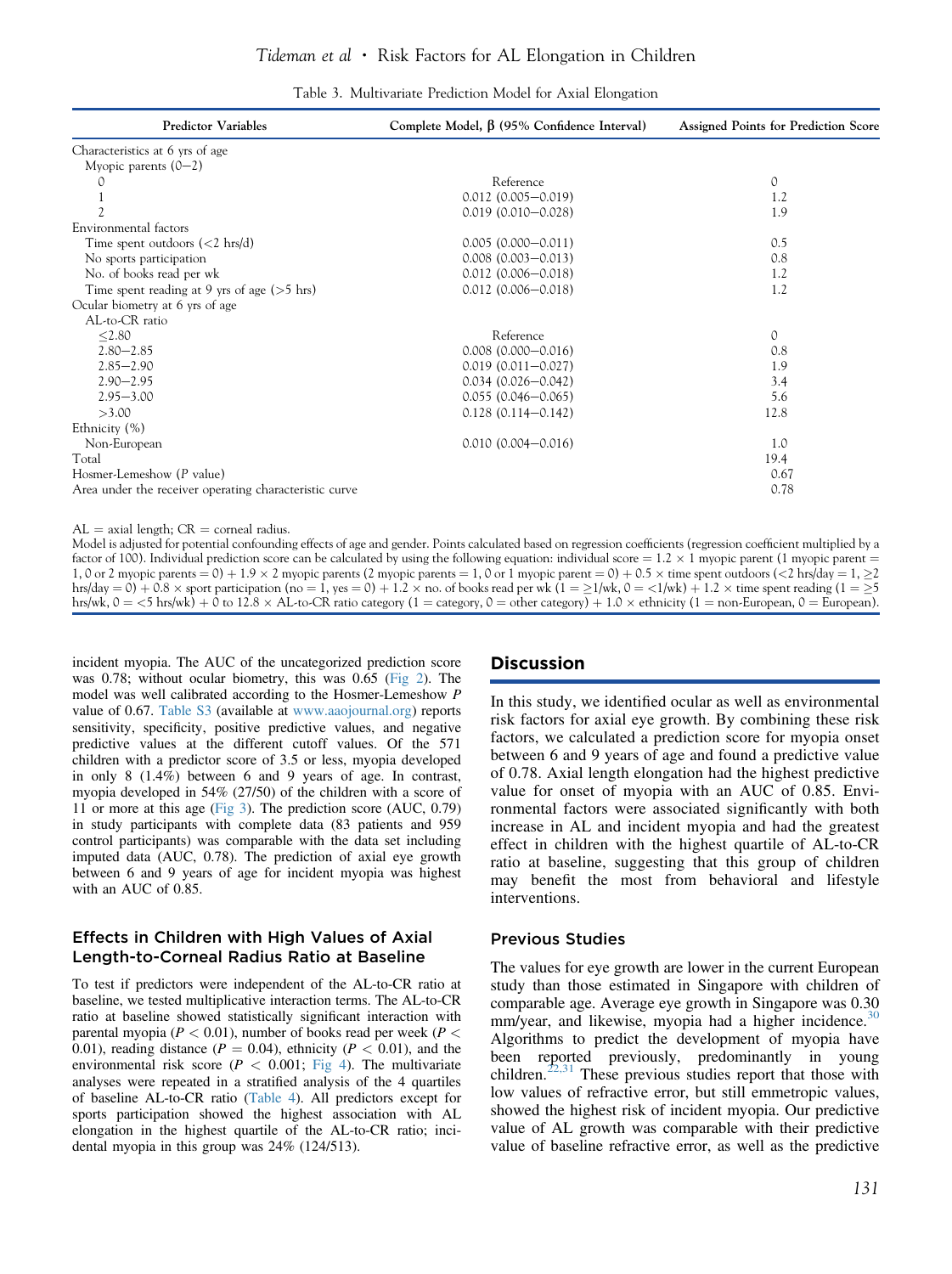<span id="page-5-0"></span>

Figure 2. Graph showing the receiver operating characteristic (ROC) curve for prediction of incident myopia between 6 and 9 years of age. Cutoff values of prediction score are reported as dots in the curve. The area under the ROC curve (C-index) for the categorized score is 0.78 for the prediction score, 0.75 for the axial length (AL)-to-corneal radius (CR) ratio only and 0.63 for the risk score without ocular biometry.

value of a model including only nonocular data, resulting in an AUC of 0.63 compared with the model of the Collaborative Longitudinal Evaluation of Ethnicity and Refractive Error (CLEERE) study, $^{22}$  $^{22}$  $^{22}$  which included only nonocular factors (AUC,  $0.58-0.68$ ). However, the other studies did not find an additional effect for environmental factors. In this study, the highest effect of environmental factors was found for those children with the highest risk of myopia. Based on these factors, the AUC was almost 0.70 in this group, suggesting that these children have the most benefit of lifestyle changes.

#### Strengths and Limitations

Strengths of this study are the large sample size, longitudinal nature of the data, the homogeneous group of children, and the wide variety of predictors in this study. Using AL growth allowed us to study a continuous phenotype and the entire spectrum of the trait and to detect more subtle changes than merely the dichotomous myopia, but some limitations have to be discussed. There is a potential selection bias in response to cycloplegia. Children with dark irises more often were nonresponders to cyclopentolate (1%) and more often were non-European. This response was probably not related to the current SE within

tation is that baseline ocular biometry and refractive error as a predictor of incident myopia have the disadvantage that these factors are not only a result of genetic variation or susceptibility for eye growth, but also reflect previous risk behavior. This may result in an underestimation of the profit that can be gained by behavioral change. Ideally, the same participants were used for the axial elongation analysis as well as for the myopia analysis, but because of later implementation of cycloplegia, this was not possible. The reading habit measurements were not measured at baseline, but are important behavioral factors, and for this reason, we added them to the model. Interpretation of the Results

this group, and therefore affected only power to detect an association with non-European ethnicities. Another limi-

This prediction score has the highest validity in urban children with AL and refractive error in the normal range before 10 years of age. Eye growth is highest in the first years of life. At birth, the average AL is 17.3 mm, which increases to 22.3 mm at 6 years of age, 23.1 mm at 9 years of age, and 23.5 mm in the current adult population, which may become higher as a result of the cohort effect.  $32,33$ Nonetheless, the decrease in eye growth rate with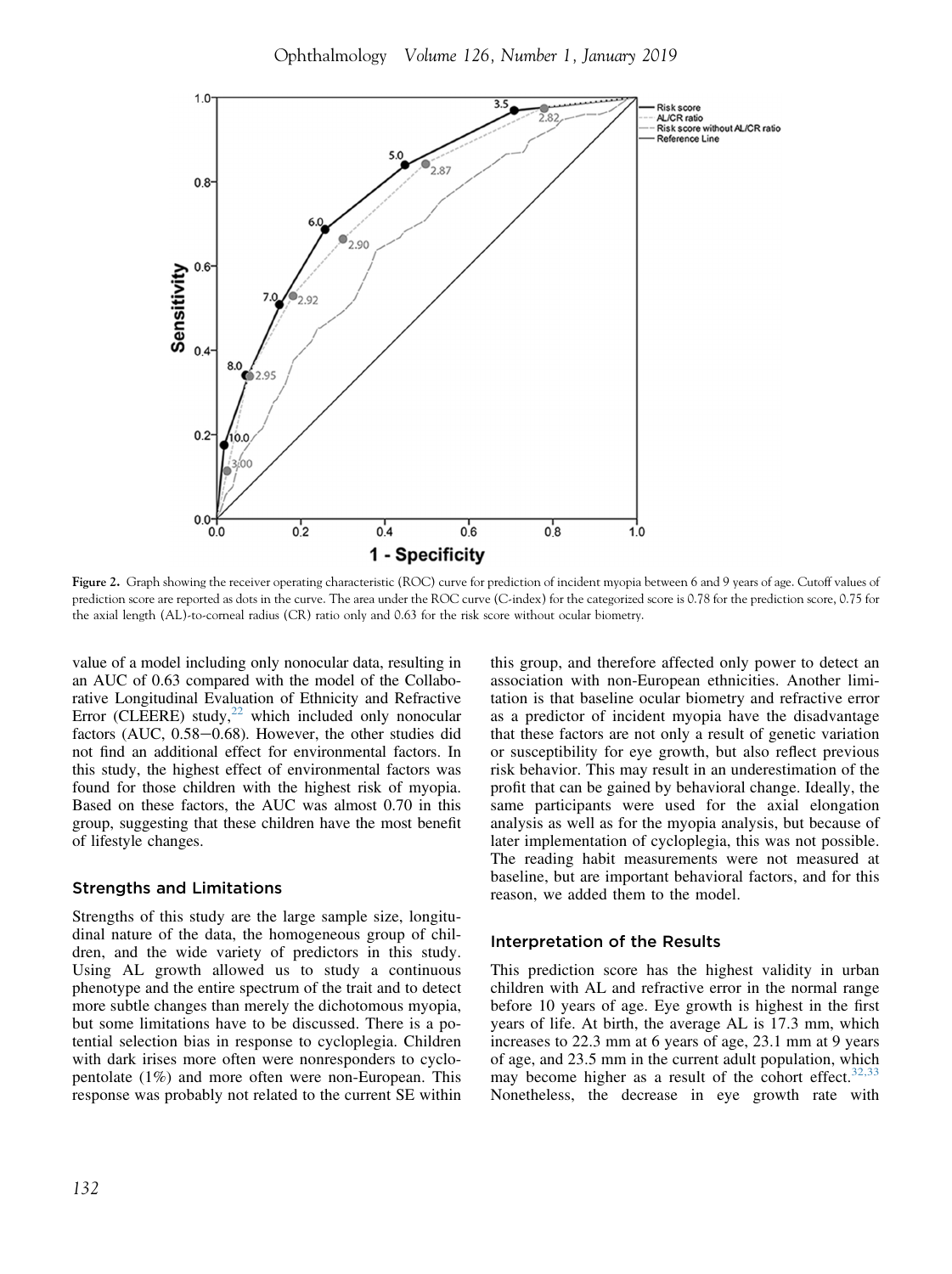<span id="page-6-0"></span>

Figure 3. Bar graph showing the proportions of children with incident myopia and children who remained nonmyopic based on the risk score for axial length elongation.



Figure 4. Three-dimensional bar graph showing axial length (AL) elongation in relation to baseline AL-to-corneal radius (CR) ratio and environmental risk factors. Baseline AL-to-CR ratios were divided into quartiles. Environmental prediction scores were based on  $\beta$ s of time spent outdoors, sports participation, number of books read per week, and time spent reading in [Table 3](#page-4-0) and divided into tertiles.

increasing age will lower the validity of the prediction score in children younger than 6 years or older than 10 years.

Hence, the prediction score is most suitable for primary or secondary prevention by detecting children at risk of high myopia developing. Two studies described the effect of time spent outdoors on myopia development. More time spent outdoors during class recess has a positive effect in a 2-school comparison as well as in a randomized controlled trial.<sup>34,12</sup> Furthermore, an experimental glass classroom Furthermore, an experimental glass classroom has been developed to investigate the effect of more light during school hours, but results are pending. $35$  According to our results, interventions are especially beneficial for the high-risk group. Based on the expected eye growth, additional other options for secondary prevention are available for inhibiting progression of myopia.<sup>[36](#page-8-0)</sup> Orthokeratology decreases eye growth by 30% to 50%, and atropine 1% can decrease progression by as much as  $75\%$ <sup>3</sup>

In conclusion, the risk score developed by this study helps to identify schoolchildren at high risk of myopia. Future applications in school children may initiate behavioral changes and other interventions that delay myopia onset and reduce the risk of high myopia.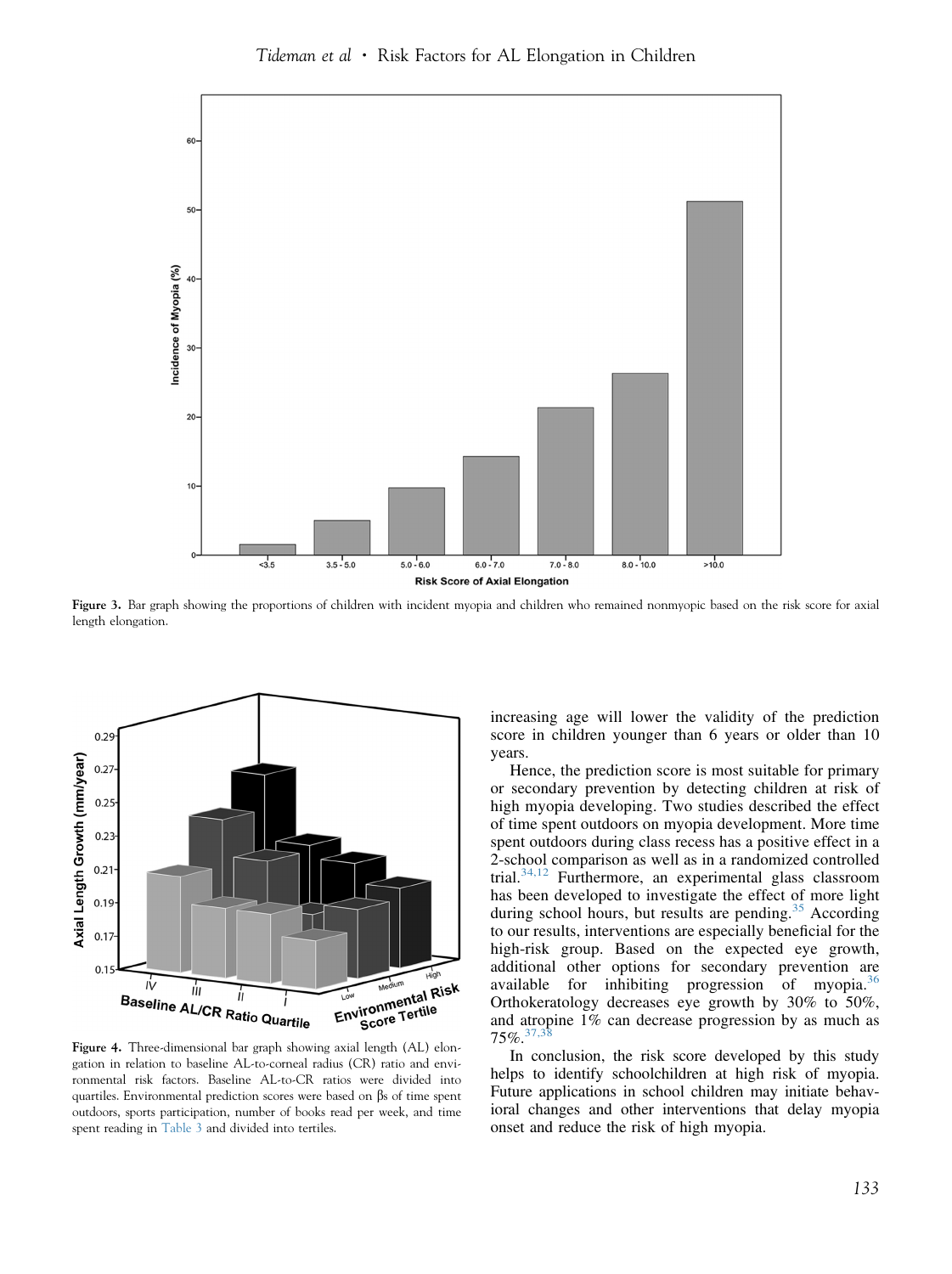| Low                                                                                                                                            |  |  |
|------------------------------------------------------------------------------------------------------------------------------------------------|--|--|
| ß                                                                                                                                              |  |  |
| Reference<br>$5(-0.006 \text{ to } 0.015)$<br>7 (-0.015 to 0.028)                                                                              |  |  |
| 8 (-0.001 to 0.018)<br>$2(-0.006 \text{ to } 0.015)$<br>$6(-0.006 \text{ to } 0.018)$<br>9 (-0.001 to 0.018)<br>$4 (-0.020 \text{ to } 0.011)$ |  |  |
| 9 (-0.001 to 0.018)<br>1(8/537)                                                                                                                |  |  |
| $_{\text{max}}$ 2.876-2.916 in                                                                                                                 |  |  |

Table 4. Multivariate Prediction Models for Axial Elongation per Quartile of Axial Length-to-Corneal Radius Ratio at Baseline

<span id="page-7-0"></span>

| Quartile of Axial Length-to-Corneal Radius Ratio at Baseline        | High                         | Medium High               | Medium Low                    | Low                           |
|---------------------------------------------------------------------|------------------------------|---------------------------|-------------------------------|-------------------------------|
| Predictor variables                                                 |                              |                           |                               | ß                             |
| Characteristics at 6 yrs of age                                     |                              |                           |                               |                               |
| Myopic parents $(0-2)$                                              |                              |                           |                               |                               |
|                                                                     | Reference                    | Reference                 | Reference                     | Reference                     |
|                                                                     | $0.019(0.002 - 0.036)$       | $0.013(0.002 - 0.024)$    | $0.010$ (-0.005 to 0.025)     | $0.005$ ( $-0.006$ to 0.015)  |
|                                                                     | $0.037(0.019 - 0.054)$       | $0.024(0.011 - 0.037)$    | $0.010$ (-0.004 to 0.024)     | $0.007$ (-0.015 to 0.028)     |
| Activities daily life                                               |                              |                           |                               |                               |
| Time spent outdoors $\left(\langle 2 \text{ hrs/d} \right)$         | $0.010$ (-0.010 to 0.030)    | $0.004$ (-0.006 to 0.015) | $-0.003$ ( $-0.012$ to 0.006) | $0.008$ ( $-0.001$ to 0.018)  |
| No sports participation                                             | $0.009$ ( $-0.003$ to 0.022) | $0.012(0.003 - 0.022)$    | $0.011(0.002 - 0.019)$        | $0.002$ (-0.006 to 0.015)     |
| No. of books read per week $(>1$ /wk)                               | $0.023(0.008 - 0.0038)$      | $0.011(0.001 - 0.022)$    | $0.007$ (-0.005 to 0.018)     | $0.006$ ( $-0.006$ to 0.018)  |
| Time spent reading $($ >5 hrs/wk $)$                                | $0.013$ (-0.003 to 0.029)    | $0.010$ (-0.001 to 0.021) | $0.016(0.003 - 0.023)$        | $0.009$ ( $-0.001$ to 0.018)  |
| Reading distance $(<30$ cm)                                         | $0.026(0.008 - 0.044)$       | $0.002$ (-0.008 to 0.012) | $-0.003$ ( $-0.005$ to 0.012) | $-0.004$ ( $-0.020$ to 0.011) |
| Ethnicity (%)                                                       |                              |                           |                               |                               |
| Non-European                                                        | $0.025(0.011 - 0.038)$       | $0.004$ (-0.006 to 0.015) | $0.006$ ( $-0.004$ to 0.015)  | $0.009$ ( $-0.001$ to 0.018)  |
| Incidental myopia, % (n)                                            | 24 (124/513)                 | 11 (60/546)               | 6(31/540)                     | 1(8/537)                      |
| Hosmer-Lemeshow (P value)                                           | 0.48                         | 0.39                      |                               |                               |
| Area under the receiver operating characteristic curve <sup>*</sup> | 0.66                         | 0.64                      |                               |                               |

 $-$  = medium low Hosmer Lemeshow 0.38 and AUC 0.64 and low Hosemer Lemeshow 0.77 and 0.59.

Boldface indicates statistical significance.

\*Calculated based on the prediction score with quartile-specifi<sup>c</sup> regression coefficients. The axial length-to-corneal radius ratio in the high group was <sup>&</sup>gt;2.916, in the medium high group was 2.876 <sup>e</sup>2.916, in the medium low group was 2.833–2.876, and in the low group was <2.833.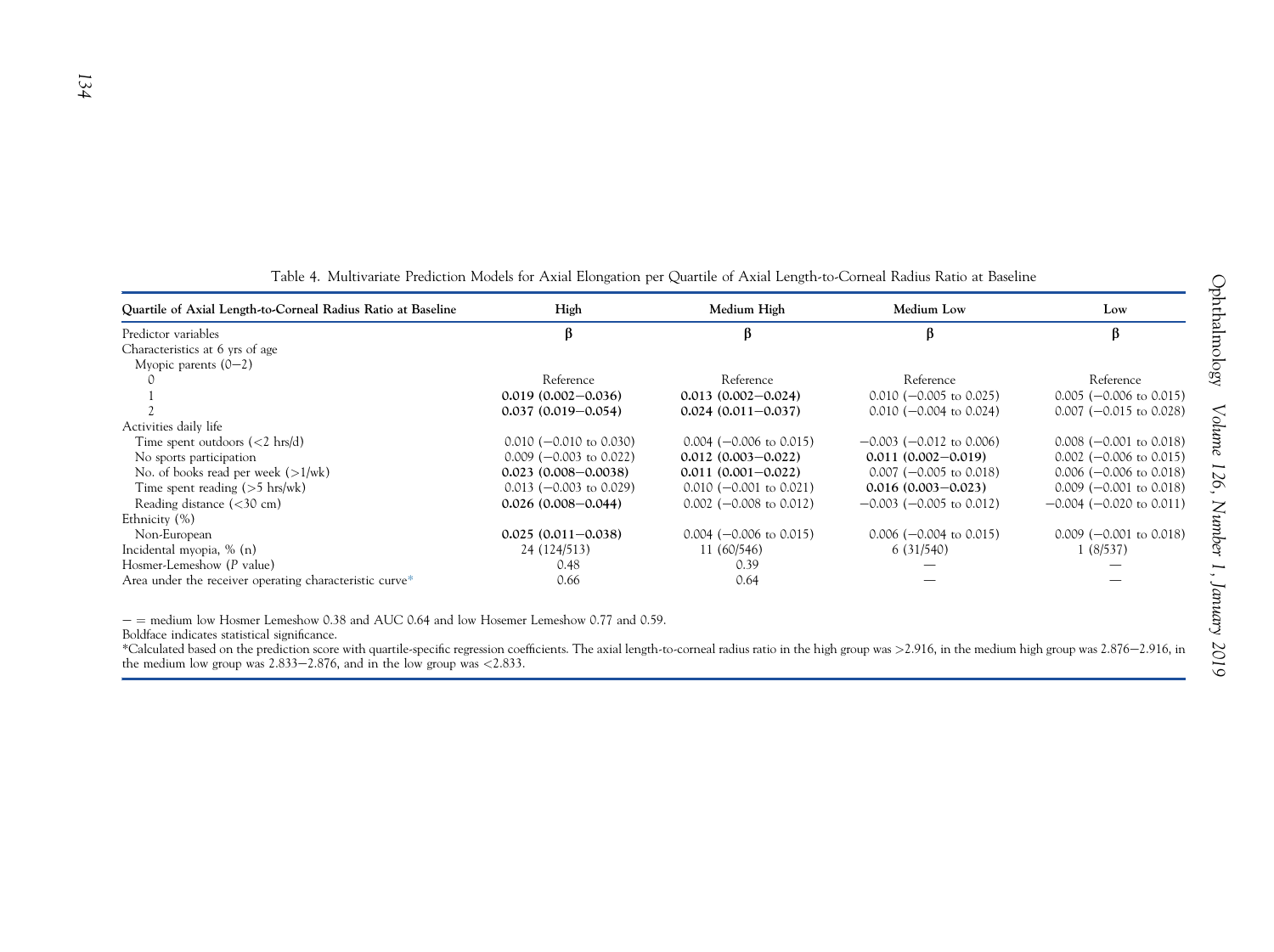### <span id="page-8-0"></span>References

- 1. [Pan CW, Zheng YF, Wong TY, et al. Variation in prevalence](http://refhub.elsevier.com/S0161-6420(17)33471-1/sref1) [of myopia between generations of migrant Indians living in](http://refhub.elsevier.com/S0161-6420(17)33471-1/sref1) Singapore. Am J Ophthalmol[. 2012;154\(2\):376](http://refhub.elsevier.com/S0161-6420(17)33471-1/sref1)-[381.e1](http://refhub.elsevier.com/S0161-6420(17)33471-1/sref1).
- 2. [Vitale S, Sperduto RD, Ferris](http://refhub.elsevier.com/S0161-6420(17)33471-1/sref2) 3rd FL. Increased preva[lence of myopia in the United States between 1971](http://refhub.elsevier.com/S0161-6420(17)33471-1/sref2)-[1972](http://refhub.elsevier.com/S0161-6420(17)33471-1/sref2) [and 1999](http://refhub.elsevier.com/S0161-6420(17)33471-1/sref2)-2004. [Arch Ophthalmol](http://refhub.elsevier.com/S0161-6420(17)33471-1/sref2). 2009;127(12):  $1632 - 1639.$  $1632 - 1639.$  $1632 - 1639.$
- 3. [Williams KM, Verhoeven VJ, Cumberland P, et al. Prevalence](http://refhub.elsevier.com/S0161-6420(17)33471-1/sref3) [of refractive error in Europe: the European Eye Epidemiology](http://refhub.elsevier.com/S0161-6420(17)33471-1/sref3) [\(E\(3\)\) Consortium.](http://refhub.elsevier.com/S0161-6420(17)33471-1/sref3) Eur J Epidemiol.  $2015;30(4):305-315$  $2015;30(4):305-315$ .
- 4. [Jung SK, Lee JH, Kakizaki H, Jee D. Prevalence of myopia](http://refhub.elsevier.com/S0161-6420(17)33471-1/sref4) [and its association with body stature and educational level in](http://refhub.elsevier.com/S0161-6420(17)33471-1/sref4) [19-year-old male conscripts in Seoul, South Korea.](http://refhub.elsevier.com/S0161-6420(17)33471-1/sref4) Invest [Ophthalmol Vis Sci](http://refhub.elsevier.com/S0161-6420(17)33471-1/sref4). 2012;53(9):5579-[5583](http://refhub.elsevier.com/S0161-6420(17)33471-1/sref4).
- 5. [Wu HM, Seet B, Yap EP, et al. Does education explain ethnic](http://refhub.elsevier.com/S0161-6420(17)33471-1/sref5) [differences in myopia prevalence? A population-based study](http://refhub.elsevier.com/S0161-6420(17)33471-1/sref5) [of young adult males in Singapore.](http://refhub.elsevier.com/S0161-6420(17)33471-1/sref5) Optom Vis Sci. 2001;78(4):  $234 - 239.$  $234 - 239.$  $234 - 239.$  $234 - 239.$
- 6. [Sorsby A, Young FA. Transmission of refractive errors within](http://refhub.elsevier.com/S0161-6420(17)33471-1/sref6) Eskimo families. [Am J Optom Arch Am Acad Optom](http://refhub.elsevier.com/S0161-6420(17)33471-1/sref6). [1970;47\(3\):244](http://refhub.elsevier.com/S0161-6420(17)33471-1/sref6)-[249](http://refhub.elsevier.com/S0161-6420(17)33471-1/sref6).
- 7. [Lin LL, Shih YF, Hsiao CK, Chen CJ. Prevalence of myopia](http://refhub.elsevier.com/S0161-6420(17)33471-1/sref7) [in Taiwanese schoolchildren: 1983 to 2000.](http://refhub.elsevier.com/S0161-6420(17)33471-1/sref7) Ann Acad Med Singapore[. 2004;33\(1\):27](http://refhub.elsevier.com/S0161-6420(17)33471-1/sref7)-[33](http://refhub.elsevier.com/S0161-6420(17)33471-1/sref7).
- 8. [Saw SM. How blinding is pathological myopia?](http://refhub.elsevier.com/S0161-6420(17)33471-1/sref8) Br J Oph-thalmol[. 2006;90\(5\):525](http://refhub.elsevier.com/S0161-6420(17)33471-1/sref8)-[526.](http://refhub.elsevier.com/S0161-6420(17)33471-1/sref8)
- 9. [Tideman JW, Snabel MC, Tedja MS, et al. Association of axial](http://refhub.elsevier.com/S0161-6420(17)33471-1/sref9) [length with risk of uncorrectable visual impairment for Euro](http://refhub.elsevier.com/S0161-6420(17)33471-1/sref9)[peans with myopia.](http://refhub.elsevier.com/S0161-6420(17)33471-1/sref9) JAMA Ophthalmol. 2016;134:1355-[1363](http://refhub.elsevier.com/S0161-6420(17)33471-1/sref9).
- 10. Fledelius HC. Myopia profi[le in Copenhagen medical students](http://refhub.elsevier.com/S0161-6420(17)33471-1/sref10) [1996](http://refhub.elsevier.com/S0161-6420(17)33471-1/sref10)-[98. Refractive stability over a century is suggested.](http://refhub.elsevier.com/S0161-6420(17)33471-1/sref10) Acta [Ophthalmol Scand](http://refhub.elsevier.com/S0161-6420(17)33471-1/sref10). 2000;78(5):501-[505](http://refhub.elsevier.com/S0161-6420(17)33471-1/sref10).
- 11. [Samarawickrama C, Mitchell P, Tong L, et al. Myopia-related](http://refhub.elsevier.com/S0161-6420(17)33471-1/sref11) [optic disc and retinal changes in adolescent children from](http://refhub.elsevier.com/S0161-6420(17)33471-1/sref11) Singapore. *Ophthalmology*[. 2011;118\(10\):2050](http://refhub.elsevier.com/S0161-6420(17)33471-1/sref11)-[2057](http://refhub.elsevier.com/S0161-6420(17)33471-1/sref11).
- 12. [He M, Xiang F, Zeng Y, et al. Effect of time spent outdoors at](http://refhub.elsevier.com/S0161-6420(17)33471-1/sref12) [school on the development of myopia among children in](http://refhub.elsevier.com/S0161-6420(17)33471-1/sref12) [China: a randomized clinical trial.](http://refhub.elsevier.com/S0161-6420(17)33471-1/sref12) JAMA. 2015;314(11):  $1142 - 1148.$  $1142 - 1148.$  $1142 - 1148.$
- 13. [Chia A, Lu QS, Tan D. Five-year clinical trial on atropine for](http://refhub.elsevier.com/S0161-6420(17)33471-1/sref13) [the treatment of myopia 2: myopia control with atropine 0.01%](http://refhub.elsevier.com/S0161-6420(17)33471-1/sref13) eyedrops. Ophthalmology[. 2016;123\(2\):391](http://refhub.elsevier.com/S0161-6420(17)33471-1/sref13)-[399](http://refhub.elsevier.com/S0161-6420(17)33471-1/sref13).
- 14. [Verhoeven VJ, Wong KT, Buitendijk GH, et al. Visual con](http://refhub.elsevier.com/S0161-6420(17)33471-1/sref14)[sequences of refractive errors in the general population.](http://refhub.elsevier.com/S0161-6420(17)33471-1/sref14)  $Ophthalmology. 2015;122(1):101-109.$  $Ophthalmology. 2015;122(1):101-109.$  $Ophthalmology. 2015;122(1):101-109.$  $Ophthalmology. 2015;122(1):101-109.$
- 15. [French AN, Morgan IG, Mitchell P, Rose KA. Risk factors for](http://refhub.elsevier.com/S0161-6420(17)33471-1/sref15) [incident myopia in Australian schoolchildren: the Sydney](http://refhub.elsevier.com/S0161-6420(17)33471-1/sref15) [Adolescent Vascular and Eye Study.](http://refhub.elsevier.com/S0161-6420(17)33471-1/sref15) Ophthalmology. [2013;120\(10\):2100](http://refhub.elsevier.com/S0161-6420(17)33471-1/sref15)-[2108](http://refhub.elsevier.com/S0161-6420(17)33471-1/sref15).
- 16. [Rose KA, Morgan IG, Ip J, et al. Outdoor activity reduces the](http://refhub.elsevier.com/S0161-6420(17)33471-1/sref16) [prevalence of myopia in children.](http://refhub.elsevier.com/S0161-6420(17)33471-1/sref16) Ophthalmology. [2008;115\(8\):1279](http://refhub.elsevier.com/S0161-6420(17)33471-1/sref16)-[1285.](http://refhub.elsevier.com/S0161-6420(17)33471-1/sref16)
- 17. [Saw SM, Chua WH, Hong CY, et al. Nearwork in early-onset](http://refhub.elsevier.com/S0161-6420(17)33471-1/sref17) myopia. [Invest Ophthalmol Vis Sci](http://refhub.elsevier.com/S0161-6420(17)33471-1/sref17). 2002;43(2):332-[339](http://refhub.elsevier.com/S0161-6420(17)33471-1/sref17).
- 18. [Tideman JW, Polling JR, Voortman T, et al. Low serum](http://refhub.elsevier.com/S0161-6420(17)33471-1/sref18) [vitamin D is associated with axial length and risk of myopia in](http://refhub.elsevier.com/S0161-6420(17)33471-1/sref18) young children. [Eur J Epidemiol](http://refhub.elsevier.com/S0161-6420(17)33471-1/sref18).  $2016;31:491-499$ .
- 19. [Tideman JWL, Polling JR, Hofman A, et al. Environmental](http://refhub.elsevier.com/S0161-6420(17)33471-1/sref19) [factors explain socioeconomic prevalence differences in](http://refhub.elsevier.com/S0161-6420(17)33471-1/sref19) [myopia in 6-year-old children.](http://refhub.elsevier.com/S0161-6420(17)33471-1/sref19) Br J Ophthalmol. 2018;102:  $243 - 247.$  $243 - 247.$  $243 - 247.$
- 20. [Hirsch MJ. Predictability of refraction at age 14 on the basis of](http://refhub.elsevier.com/S0161-6420(17)33471-1/sref20) testing at age  $6$ —[interim report from the Ojai Longitudinal](http://refhub.elsevier.com/S0161-6420(17)33471-1/sref20) Study of Refraction. [Am J Optom Arch Am Acad Optom](http://refhub.elsevier.com/S0161-6420(17)33471-1/sref20). [1964;41:567](http://refhub.elsevier.com/S0161-6420(17)33471-1/sref20)-[573](http://refhub.elsevier.com/S0161-6420(17)33471-1/sref20).
- 21. [Zadnik K, Mutti DO, Friedman NE, et al. Ocular predictors of](http://refhub.elsevier.com/S0161-6420(17)33471-1/sref21) [the onset of juvenile myopia.](http://refhub.elsevier.com/S0161-6420(17)33471-1/sref21) Invest Ophthalmol Vis Sci. [1999;40\(9\):1936](http://refhub.elsevier.com/S0161-6420(17)33471-1/sref21)-[1943.](http://refhub.elsevier.com/S0161-6420(17)33471-1/sref21)
- 22. [Zadnik K, Sinnott LT, Cotter SA, et al. Prediction of juvenile-](http://refhub.elsevier.com/S0161-6420(17)33471-1/sref22)onset myopia. [JAMA Ophthalmol](http://refhub.elsevier.com/S0161-6420(17)33471-1/sref22). 2015;133(6):683–[689.](http://refhub.elsevier.com/S0161-6420(17)33471-1/sref22)
- 23. [Jaddoe VW, van Duijn CM, Franco OH, et al. The Generation](http://refhub.elsevier.com/S0161-6420(17)33471-1/sref23) [R Study: design and cohort update 2012.](http://refhub.elsevier.com/S0161-6420(17)33471-1/sref23) Eur J Epidemiol. [2012;27\(9\):739](http://refhub.elsevier.com/S0161-6420(17)33471-1/sref23)-[756.](http://refhub.elsevier.com/S0161-6420(17)33471-1/sref23)
- 24. [Kruithof CJ, Kooijman MN, van Duijn CM, et al. The Gen](http://refhub.elsevier.com/S0161-6420(17)33471-1/sref24)[eration R Study: biobank update 2015.](http://refhub.elsevier.com/S0161-6420(17)33471-1/sref24) Eur J Epidemiol. [2014;29\(12\):911](http://refhub.elsevier.com/S0161-6420(17)33471-1/sref24)-[927](http://refhub.elsevier.com/S0161-6420(17)33471-1/sref24).
- 25. Ip JM, Huynh SC, Kifl[ey A, et al. Variation of the contribution](http://refhub.elsevier.com/S0161-6420(17)33471-1/sref25) [from axial length and other oculometric parameters to refrac](http://refhub.elsevier.com/S0161-6420(17)33471-1/sref25)[tion by age and ethnicity.](http://refhub.elsevier.com/S0161-6420(17)33471-1/sref25) Invest Ophthalmol Vis Sci. [2007;48\(10\):4846](http://refhub.elsevier.com/S0161-6420(17)33471-1/sref25)-[4853](http://refhub.elsevier.com/S0161-6420(17)33471-1/sref25).
- 26. [Camparini M, Cassinari P, Ferrigno L, Macaluso C. ETDRS](http://refhub.elsevier.com/S0161-6420(17)33471-1/sref26)[fast: implementing psychophysical adaptive methods to stan](http://refhub.elsevier.com/S0161-6420(17)33471-1/sref26)[dardized visual acuity measurement with ETDRS charts.](http://refhub.elsevier.com/S0161-6420(17)33471-1/sref26) Invest [Ophthalmol Vis Sci](http://refhub.elsevier.com/S0161-6420(17)33471-1/sref26). 2001;42(6):1226-[1231](http://refhub.elsevier.com/S0161-6420(17)33471-1/sref26).
- 27. O'[Donoghue L, Rudnicka AR, McClelland JF, et al. Visual acuity](http://refhub.elsevier.com/S0161-6420(17)33471-1/sref27) [measures do not reliably detect childhood refractive error](http://refhub.elsevier.com/S0161-6420(17)33471-1/sref27)-[an](http://refhub.elsevier.com/S0161-6420(17)33471-1/sref27) [epidemiological study.](http://refhub.elsevier.com/S0161-6420(17)33471-1/sref27) PLoS One. 2012;7(3):e34441.
- 28. [Leone JF, Mitchell P, Morgan IG, et al. Use of visual acuity to](http://refhub.elsevier.com/S0161-6420(17)33471-1/sref28) screen for signifi[cant refractive errors in adolescents: is it](http://refhub.elsevier.com/S0161-6420(17)33471-1/sref28) reliable? Arch Ophthalmol[. 2010;128\(7\):894](http://refhub.elsevier.com/S0161-6420(17)33471-1/sref28)-[899](http://refhub.elsevier.com/S0161-6420(17)33471-1/sref28).
- 29. [Niklasson A, Ericson A, Fryer JG, et al. An update of the](http://refhub.elsevier.com/S0161-6420(17)33471-1/sref29) [Swedish reference standards for weight, length and head](http://refhub.elsevier.com/S0161-6420(17)33471-1/sref29) circumference at birth for given gestational age  $(1977-1981)$ . [Acta Paediatr Scand](http://refhub.elsevier.com/S0161-6420(17)33471-1/sref29). 1991;80(8-[9\):756](http://refhub.elsevier.com/S0161-6420(17)33471-1/sref29)-[762](http://refhub.elsevier.com/S0161-6420(17)33471-1/sref29).
- 30. [Saw SM, Chua WH, Gazzard G, et al. Eye growth changes in](http://refhub.elsevier.com/S0161-6420(17)33471-1/sref30) [myopic children in Singapore.](http://refhub.elsevier.com/S0161-6420(17)33471-1/sref30) Br J Ophthalmol. 2005;89(11): [1489](http://refhub.elsevier.com/S0161-6420(17)33471-1/sref30)-[1494.](http://refhub.elsevier.com/S0161-6420(17)33471-1/sref30)
- 31. [Zhang M, Gazzard G, Fu Z, et al. Validating the accuracy of a](http://refhub.elsevier.com/S0161-6420(17)33471-1/sref31) [model to predict the onset of myopia in children.](http://refhub.elsevier.com/S0161-6420(17)33471-1/sref31) Invest [Ophthalmol Vis Sci](http://refhub.elsevier.com/S0161-6420(17)33471-1/sref31). 2011;52(8):5836-[5841](http://refhub.elsevier.com/S0161-6420(17)33471-1/sref31).
- 32. [Lim LS, Chua S, Tan PT, et al. Eye size and shape in](http://refhub.elsevier.com/S0161-6420(17)33471-1/sref32) [newborn children and their relation to axial length and](http://refhub.elsevier.com/S0161-6420(17)33471-1/sref32) refraction at 3 years. [Ophthalmic Physiol Opt](http://refhub.elsevier.com/S0161-6420(17)33471-1/sref32). 2015;35(4): [414](http://refhub.elsevier.com/S0161-6420(17)33471-1/sref32)e[423](http://refhub.elsevier.com/S0161-6420(17)33471-1/sref32).
- 33. [Fotedar R, Wang JJ, Burlutsky G, et al. Distribution of axial](http://refhub.elsevier.com/S0161-6420(17)33471-1/sref33) [length and ocular biometry measured using partial coherence](http://refhub.elsevier.com/S0161-6420(17)33471-1/sref33) [laser interferometry \(IOL Master\) in an older white population.](http://refhub.elsevier.com/S0161-6420(17)33471-1/sref33) Ophthalmology[. 2010;117\(3\):417](http://refhub.elsevier.com/S0161-6420(17)33471-1/sref33)-[423.](http://refhub.elsevier.com/S0161-6420(17)33471-1/sref33)
- 34. [Wu PC, Tsai CL, Wu HL, et al. Outdoor activity during](http://refhub.elsevier.com/S0161-6420(17)33471-1/sref34) [class recess reduces myopia onset and progression](http://refhub.elsevier.com/S0161-6420(17)33471-1/sref34)<br>in school children. *Ophthalmology*. 2013;120(5): [in school children.](http://refhub.elsevier.com/S0161-6420(17)33471-1/sref34) Ophthalmology.  $1080 - 1085$  $1080 - 1085$ .
- 35. [Dolgin E. The myopia boom.](http://refhub.elsevier.com/S0161-6420(17)33471-1/sref35) Nature. 2015;519(7543):  $276 - 278.$  $276 - 278.$  $276 - 278.$
- 36. [Holden B, Sankaridurg P, Smith E, et al. Myopia, an](http://refhub.elsevier.com/S0161-6420(17)33471-1/sref36) [underrated global challenge to vision: where the current data](http://refhub.elsevier.com/S0161-6420(17)33471-1/sref36) [takes us on myopia control.](http://refhub.elsevier.com/S0161-6420(17)33471-1/sref36) Eye (Lond). 2014;28(2):  $142 - 146.$  $142 - 146.$  $142 - 146.$
- 37. [Anstice NS, Phillips JR. Effect of dual-focus soft contact lens](http://refhub.elsevier.com/S0161-6420(17)33471-1/sref37) [wear on axial myopia progression in children.](http://refhub.elsevier.com/S0161-6420(17)33471-1/sref37) Ophthalmology. [2011;118\(6\):1152](http://refhub.elsevier.com/S0161-6420(17)33471-1/sref37)-[1161](http://refhub.elsevier.com/S0161-6420(17)33471-1/sref37).
- 38. [Song YY, Wang H, Wang BS, et al. Atropine in ameliorating](http://refhub.elsevier.com/S0161-6420(17)33471-1/sref38) [the progression of myopia in children with mild to moderate](http://refhub.elsevier.com/S0161-6420(17)33471-1/sref38) [myopia: a meta-analysis of controlled clinical trials.](http://refhub.elsevier.com/S0161-6420(17)33471-1/sref38) J Ocul Pharmacol Ther.  $2011;27(4):361-368$  $2011;27(4):361-368$ .